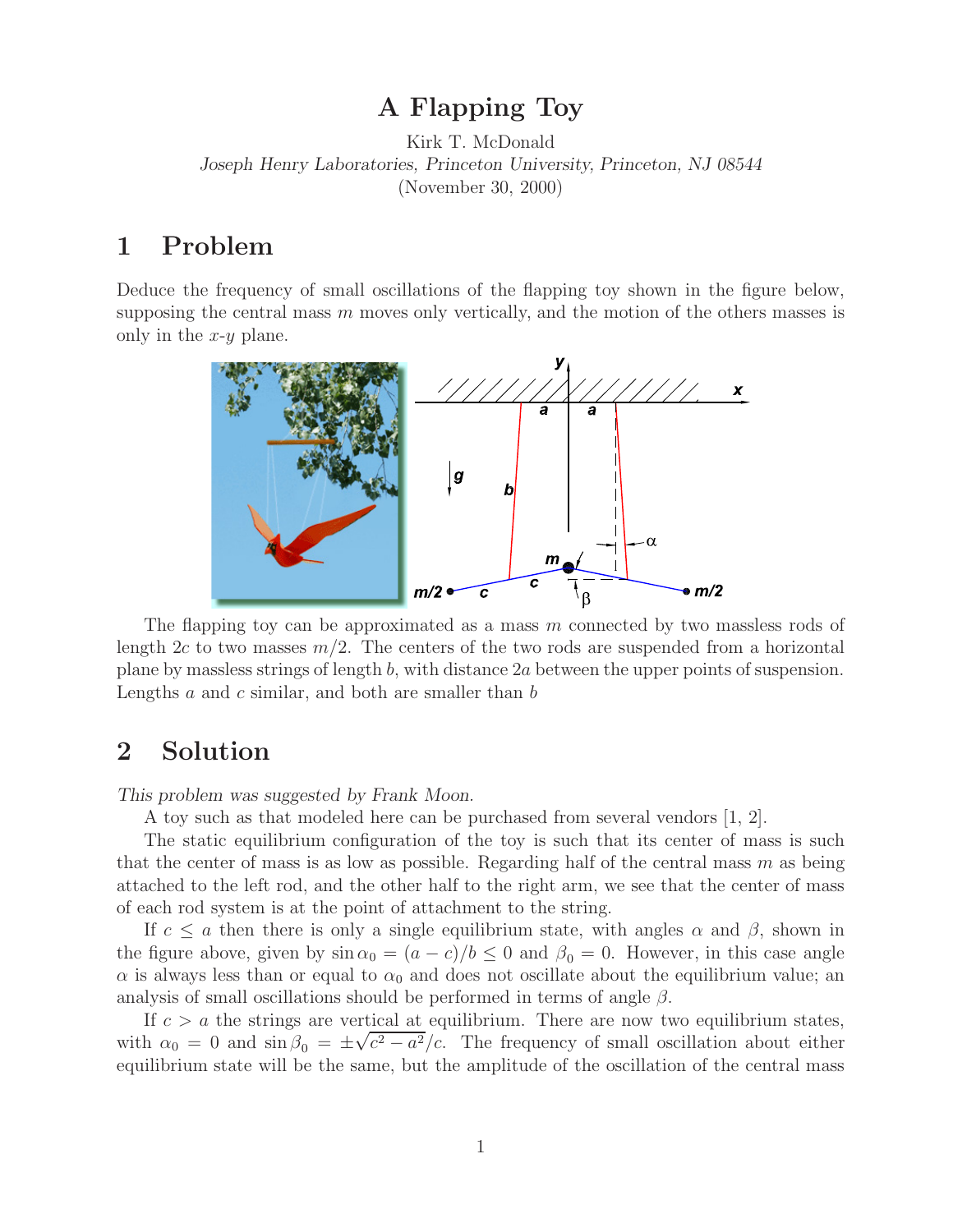must by less than  $\sqrt{c^2 - a^2}$  to be called "small"; otherwise the motion of the central mass will extend beyond both of its equilibrium points.

This system has only one degree of freedom if the motion is restricted to the  $x-y$  plane and the central mass moves vertically. In this case, the left and right rods make the same angle  $\beta$  to the horizontal, and the two strings make the same (small) angle  $\alpha$  to the vertical. The system is equivalent to two identical systems consisting of a string, a rod, and two masses of  $m/2$  at the ends of the rod, in which one mass is constrained to have  $x = 0$ .

To analyze the motion, it suffices to consider only one of the two subsystems, say the one at  $x \geq 0$ . The center of mass of the subsystem is at the point of attachment of the string to the rod. Thus, the potential energy of the subsystem is,

$$
V = mgy_{\rm cm} = -mgb\cos\alpha \approx -mgb + \frac{mgb}{2}\alpha^2.
$$
 (1)

This form suggests that it will be simpler to analyze the system in terms of coordinate  $\alpha$ rather than  $\beta$ . However, as previously noted, small oscillations about equilibrium in angle  $\alpha$  occur only when  $c > a$ .

#### **2.1** Analysis for  $c > a$  Using Angle  $\alpha$

In this case the potential (1) describes oscillations about  $\alpha = 0$  with effective spring constant,

$$
k_{\text{eff}} = mgb \qquad (c > a). \tag{2}
$$

To relate  $\alpha$  and  $\beta$  we use the constraint that the central mass is at  $x = 0$ ,

$$
0 = a + b\sin\alpha - c\cos\beta,\tag{3}
$$

$$
\cos \beta = \frac{a + b \sin \alpha}{c},\tag{4}
$$

$$
\sin \beta = \sqrt{1 - \cos^2 \beta} = \frac{\sqrt{c^2 - (a + b \sin \alpha)^2}}{c} \approx \frac{\sqrt{c^2 - a^2}}{c} = \sin \beta_0,\tag{5}
$$

noting that  $b \sin \alpha \ll c$  for very small  $\alpha$ . To relate  $\dot{\beta}$  to  $\dot{\alpha}$  we return to eq. (4),<sup>1</sup>

$$
-\dot{\beta}\sin\beta = \frac{b\cos\alpha}{c}\dot{\alpha},\tag{6}
$$

$$
\dot{\beta} = -\frac{b \cos \alpha}{\sqrt{c^2 - (a + b \sin \alpha)^2}} \dot{\alpha} \approx -\frac{b \dot{\alpha}}{\sqrt{c^2 - a^2}}.
$$
\n(7)

The kinetic energy of the center of mass of the subsystem (which moves in a circle of radius b) is,

$$
T_{\rm cm} = \frac{mb^2}{2} \dot{\alpha}^2. \tag{8}
$$

<sup>&</sup>lt;sup>1</sup>Comparing eqs. (3) and (7) we see that  $\dot{\beta}/\dot{\alpha} \rightarrow -\infty$  when  $c \le a$  and  $\beta \approx \beta_0 = 0$ . This confirms that we cannot use coordinate  $\alpha$  to analyze the motion for  $c \leq a$ .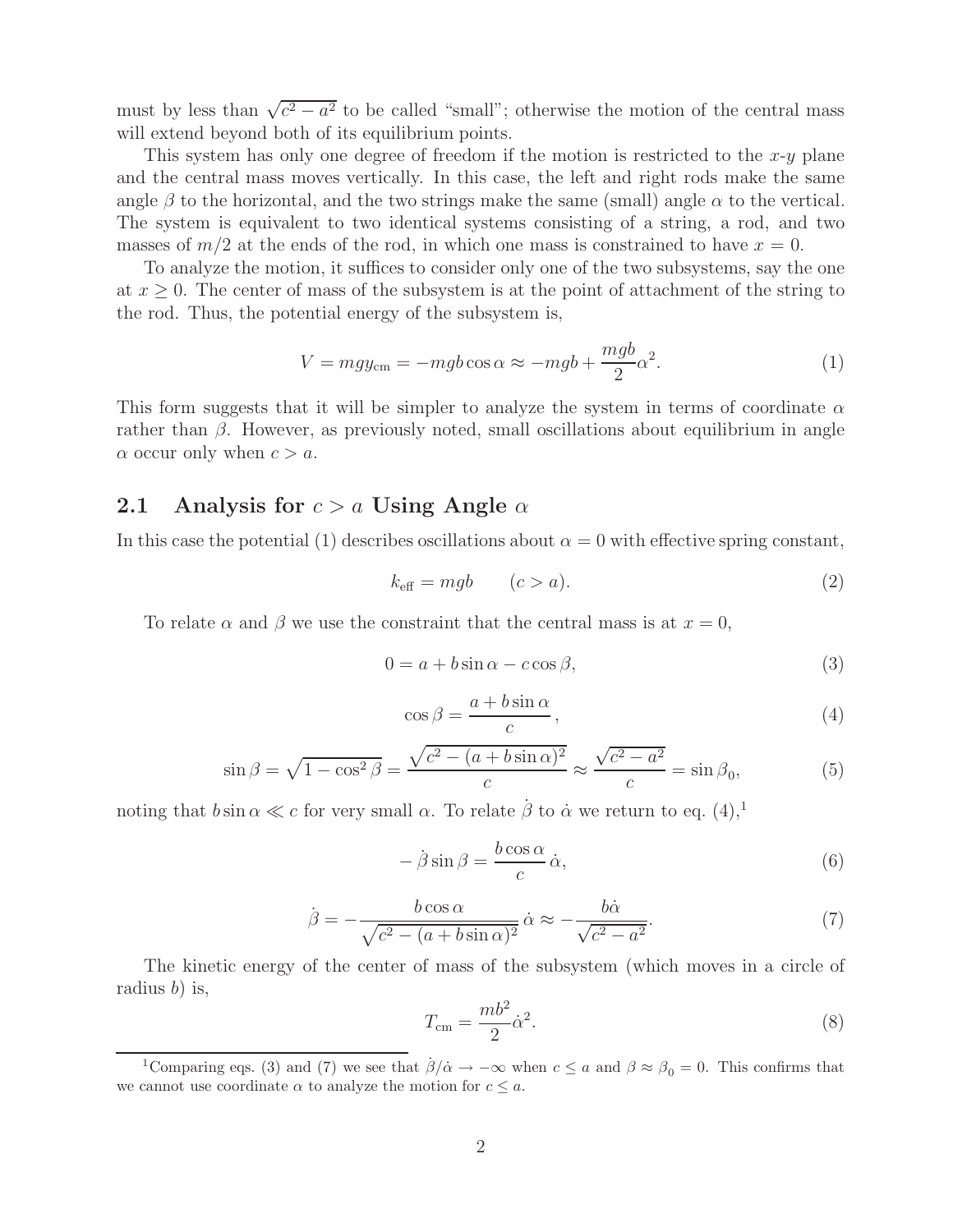The kinetic energy of the rotational motion relative to the center of mass of the subsystem is,

$$
T_{\rm rel} = \frac{I\dot{\beta}^2}{2} = \frac{mc^2}{2}\dot{\beta}^2.
$$
 (9)

The total kinetic energy is, using eq. (7),

$$
T = T_{\rm cm} + T_{\rm rel} \approx \frac{mb^2}{2} \frac{2c^2 - a^2}{c^2 - a^2} \dot{\alpha}^2.
$$
 (10)

The effective mass of the subsystem in this case is,

$$
m_{\text{eff}} = mb^2 \frac{2c^2 - a^2}{c^2 - a^2} \qquad (c > a). \tag{11}
$$

The frequency of small oscillation is, recalling eq. (2),

$$
\omega = \sqrt{\frac{k_{\text{eff}}}{m_{\text{eff}}}} = \sqrt{\frac{g(c^2 - a^2)}{b(2c^2 - a^2)}} \qquad (c > a),
$$
\n(12)

which is small compared the frequencies  $\sqrt{g/b}$  or  $\sqrt{g/c}$  of simple pendula of the same characteristic lengths as components of the flapping toy.

For analyses of small oscillations when  $c \le a$  we must use angle  $\beta$  rather than  $\alpha$  as the coordinate. Following these analyses, we return to analyze the case  $c > a$  using angle  $\beta$ .

#### **2.2 Analysis for** c<a **Using Angle** <sup>β</sup>

To eliminate coordinate  $\alpha$  in favor of  $\beta$ , we write eq. (3) as,

$$
\sin \alpha = \frac{c \cos \beta - a}{b},\tag{13}
$$

$$
\cos \alpha = \sqrt{1 - \sin^2 \alpha} = \frac{\sqrt{b^2 - (c \cos \beta - a)^2}}{b} \approx \frac{\sqrt{b^2 - (a - c)^2}}{b} - \frac{c(a - c)}{2b\sqrt{b^2 - (a - c)^2}} \beta^2. \tag{14}
$$

Then, the potential (1) can also be approximated as,

$$
V = -mgb\cos\alpha \approx -mg\sqrt{b^2 - (a-c)^2} + mg\frac{c(a-c)}{2\sqrt{b^2 - (a-c)^2}}\beta^2.
$$
 (15)

For  $c < a$  the potential is springlike with effective spring constant,

$$
k_{\text{eff}} = mg \frac{c(a-c)}{\sqrt{b^2 - (a-c)^2}} \qquad (c < a). \tag{16}
$$

To express the kinetic energy in terms of  $\hat{\beta}$  rather than  $\dot{\alpha}$  we rewrite eq. (6) as,

$$
\dot{\alpha} = -\frac{c\dot{\beta}\sin\beta}{b\cos\alpha} \approx \frac{c\dot{\beta}\sin\beta_0}{b} = 0,
$$
\n(17)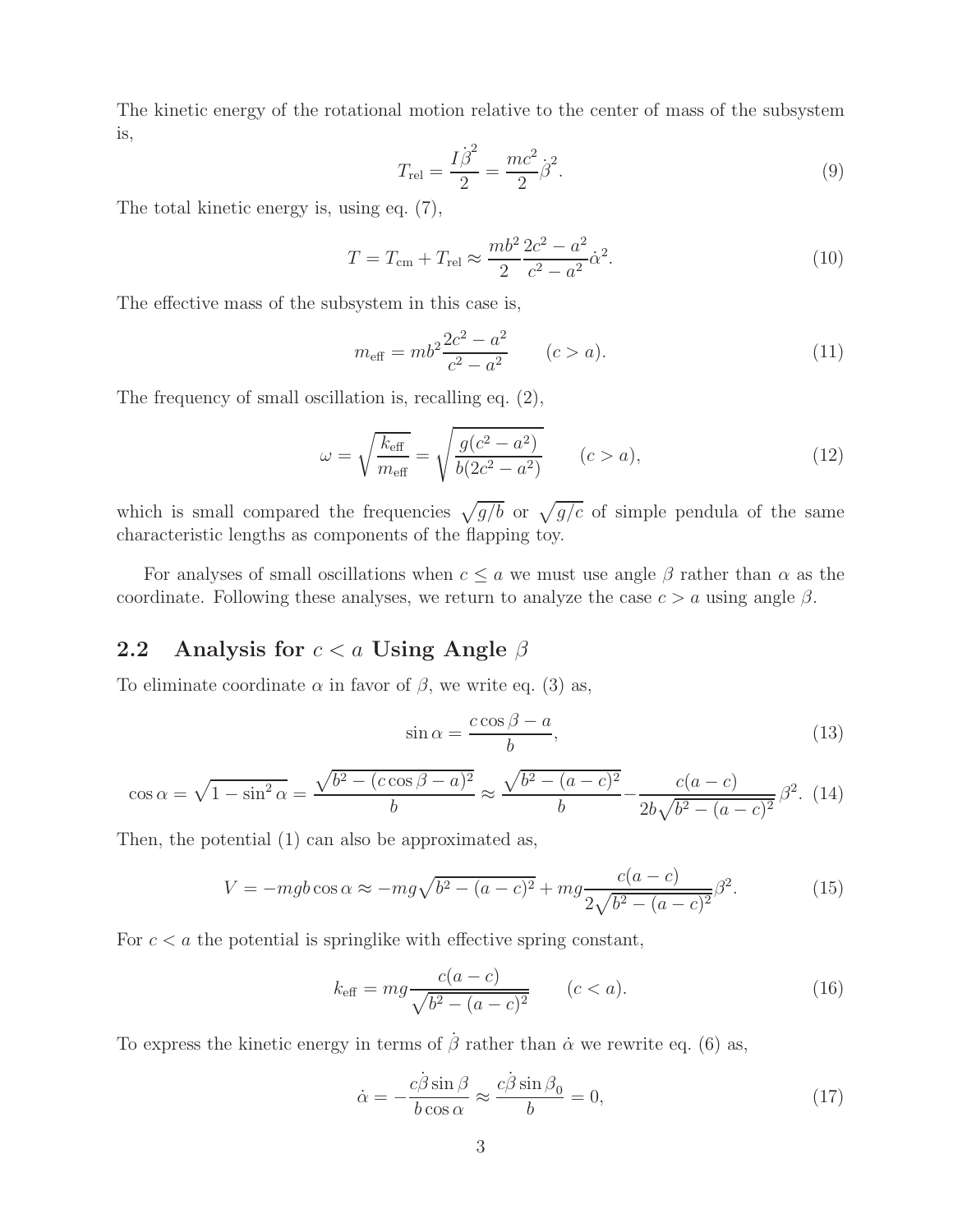where the approximation holds for small oscillations about the equilibrium  $\beta_0 = 0$  when  $c \le a$ . That is, only the rotational kinetic energy is significant when using coordinate  $\beta$  and  $c \leq a$ ,

$$
T \approx T_{\text{rel}} = \frac{mc^2}{2} \dot{\beta}^2,\tag{18}
$$

and the effective mass for coordinate  $\beta$  is,

$$
m_{\text{eff}} = mc^2 \qquad (c < a). \tag{19}
$$

The frequency of small oscillation is, recalling eq. (16),

$$
\omega = \sqrt{\frac{k_{\text{eff}}}{m_{\text{eff}}}} = \sqrt{\frac{g(a-c)}{bc\sqrt{b^2 - (a-c)^2}}}
$$
  $(c < a),$  (20)

Thus, the frequency of small oscillations goes to zero as c approaches a either from above or from below.

### **2.3** Analysis for  $c = a$  Using Angle  $\beta$

If lengths  $a$  and  $c$  and equal, then from eq. (14),

$$
\cos \alpha \approx \sqrt{1 - \frac{c^2 \beta^4}{4b^2}} \approx 1 - \frac{c^2 \beta^4}{8b^2} \qquad (c = a),
$$
\n(21)

and the total (conserved) energy in terms of coordinate  $\beta$  is,

$$
E \approx T_{\text{rel}} + V = \frac{mc^2 \dot{\beta}^2}{2} + \frac{mgc^2 \beta^4}{8b} = \frac{mgc^2 \beta_{\text{max}}^4}{8b} \qquad (c = a), \tag{22}
$$

where  $\beta_{\text{max}}$  is the maximum angle during an oscillation. Hence,

$$
\dot{\beta} = \frac{d\beta}{dt} = \frac{1}{2} \sqrt{\frac{g}{b}} \sqrt{\beta_{\text{max}}^4 - \beta^4} \qquad (c = a). \tag{23}
$$

During one quarter of an oscillation  $\beta$  varies between 0 and  $\beta_{\text{max}}$ , so the period  $\tau$  is given by,

$$
\tau = 4 \int_0^{\beta_{\text{max}}} \sqrt{\frac{b}{g}} \frac{2}{\sqrt{\beta_{\text{max}}^4 - \beta^4}} d\beta = \frac{8}{\beta_{\text{max}}} \sqrt{\frac{b}{g}} \int_0^1 \frac{dz}{\sqrt{1 - z^4}} = \frac{1}{\beta_{\text{max}}} \sqrt{\frac{2b}{\pi g}} \Gamma^2(1/4)
$$
  
=  $\frac{10.48}{\beta_{\text{max}}} \sqrt{\frac{b}{g}}$  (*c* = *a*), (24)

using  $z = \beta/\beta_{\text{max}}$  and Gradshteyn and Ryzhik 3.166.16 [3].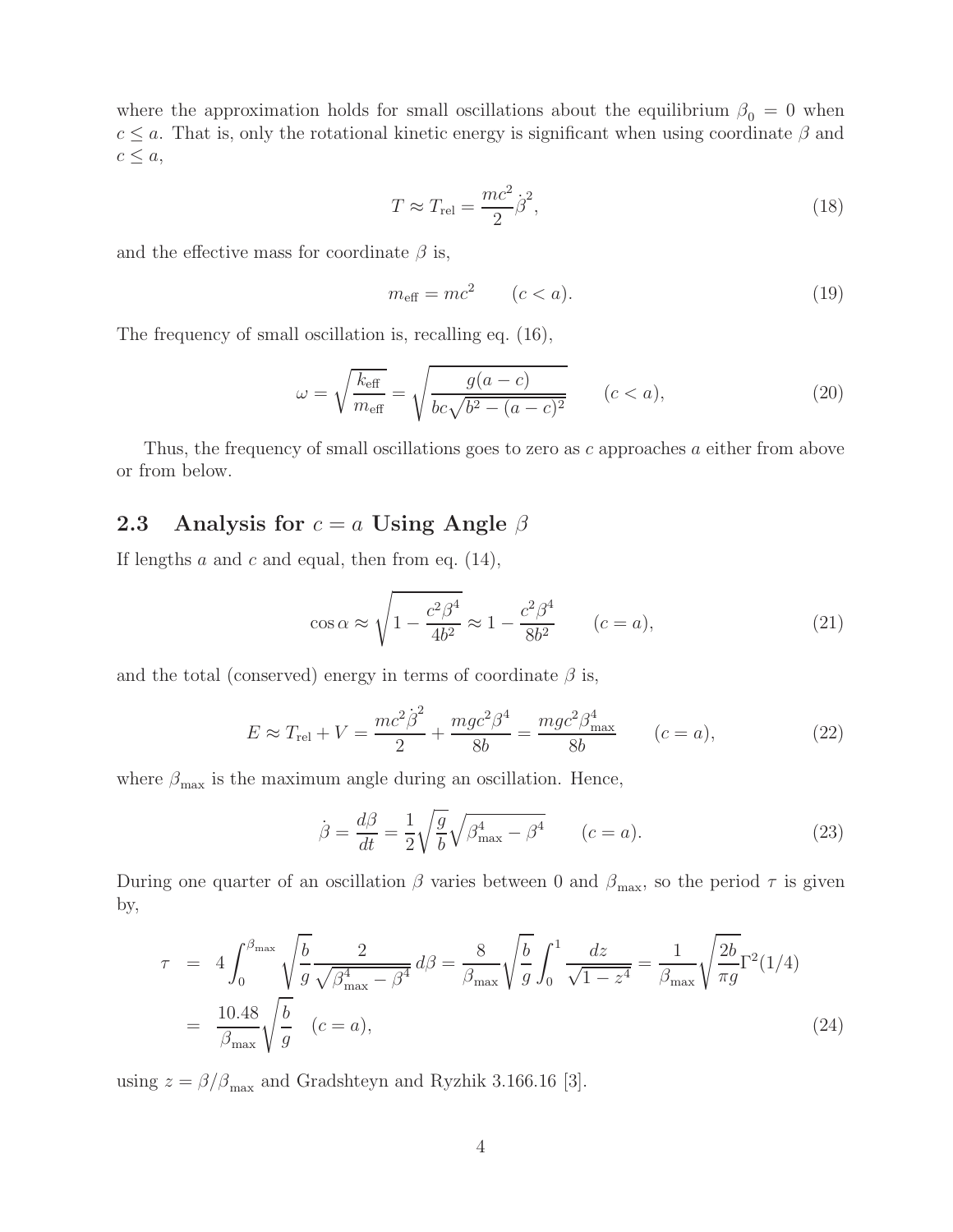## **2.4 Analysis for** c>a **Using Angle** <sup>β</sup>

When analyzing the case that  $c > a$  using coordinate  $\beta$  the approximation in eq. (14) is not appropriate (since the resulting potential (15) has no minimum). Instead, we make a Taylor expansion of cos  $\alpha$  as a function of  $\beta$  about its equilibrium value, given by  $\cos \beta_0 = a/c$ ,

$$
\cos \alpha = \frac{\sqrt{b^2 - (c \cos \beta - a)^2}}{b}, \qquad \cos \alpha(\beta_0) = 1,\tag{25}
$$

$$
\frac{d\cos\alpha}{d\beta} = \frac{c\sin\beta(c\cos\beta - a)}{b\sqrt{b^2 - (c\cos\beta - a)^2}}, \qquad \frac{d\cos\alpha(\beta_0)}{d\beta} = 0,
$$
\n(26)

$$
\frac{d^2 \cos \alpha}{d\beta^2} = \frac{c \cos \beta (c \cos \beta - a) - c^2 \sin^2 \beta}{b \sqrt{b^2 - (c \cos \beta - a)^2}} - \frac{c^2 \sin^2 \beta (c \cos \beta - a)^2}{b [b^2 - (c \cos \beta - a)^2]^{3/2}},
$$
  

$$
\frac{d^2 \cos \alpha (\beta_0)}{d\beta^2} = -\frac{c^2 \sin^2 \beta_0}{b^2} = -\frac{c^2 - a^2}{b^2},
$$
(27)

such that,

$$
\cos \alpha \approx 1 - \frac{c^2 - a^2}{2b^2} (\beta - \beta_0)^2,
$$
\n(28)

and the potential can be approximated as,

$$
V = -mgb\cos\alpha \approx -mgb + mg\frac{c^2 - a^2}{2b}(\beta - \beta_0)^2 \qquad (c > a). \tag{29}
$$

The effective spring constant for this analysis is,

$$
k_{\text{eff}} = mg \frac{c^2 - a^2}{b} \,. \tag{30}
$$

When considering the kinetic energy in terms of coordinate  $\beta$  for  $c > a$  we cannot neglect the contribution from the center of mass motion (as was possible for  $c < a$ ). Recalling eq. (refe8a,

$$
\dot{\alpha} = -\frac{c\dot{\beta}\sin\beta}{b\cos\alpha} \approx \frac{c\dot{\beta}\sin\beta_0}{b},\qquad(31)
$$

so the kinetic energy can be approximated as,

$$
T = \frac{mb^2}{2}\dot{\alpha}^2 + \frac{mc^2}{2}(1 + \sin^2\beta_0)\dot{\beta}^2 = \frac{m(2c^2 - a^2)}{2}\dot{\beta}^2.
$$
 (32)

The effective mass for this analysis is,

$$
m_{\text{eff}} = m(2c^2 - a^2),\tag{33}
$$

and the frequency of small oscillations is,

$$
\omega = \sqrt{\frac{k_{\text{eff}}}{m_{\text{eff}}}} = \sqrt{\frac{g(c^2 - a^2)}{b(2c^2 - a^2)}} \qquad (c > a),
$$
\n(34)

as found previously in sec. 2.1.